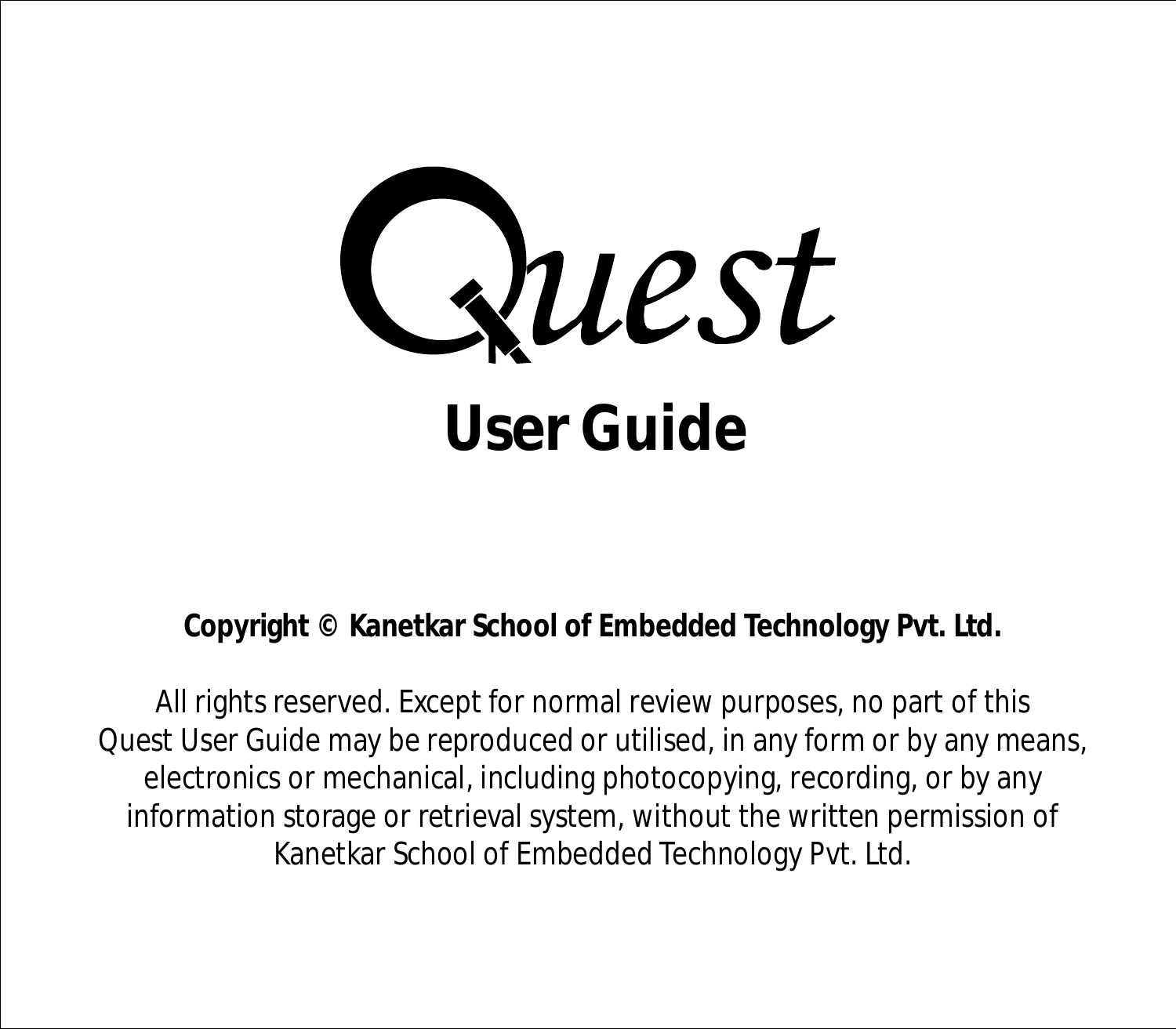# **Table of Contents**

| 1.  | Welcome Aboard!                                     | 3  |
|-----|-----------------------------------------------------|----|
| 2.  | Quest Package                                       | 4  |
| 3.  | Minimum System Requirements                         | 4  |
| 4.  | Before Installing Your Quest Course                 | 5  |
| 5.  | Installing Your Quest Course                        | 8  |
| 6.  | <b>Installing Additional Quest Courses</b>          | 9  |
| 7.  | <b>Updating Existing Course</b>                     | 10 |
| 8.  | <b>Activating Your Quest Course</b>                 | 11 |
| 9.  | Changing Product Key For A Quest Course             | 13 |
| 10. | Backing Up Product Keys for Installed Quest Courses | 14 |
| 11. | <b>Using Your Quest Course</b>                      | 15 |
|     | 12. What If I Format My PC?                         | 16 |
|     | 13. Can I Use Same Quest Course On Multiple PCs?    | 17 |
|     | 14. Quest Certification                             | 17 |
|     | 15. Ouest Courses and Products                      | 18 |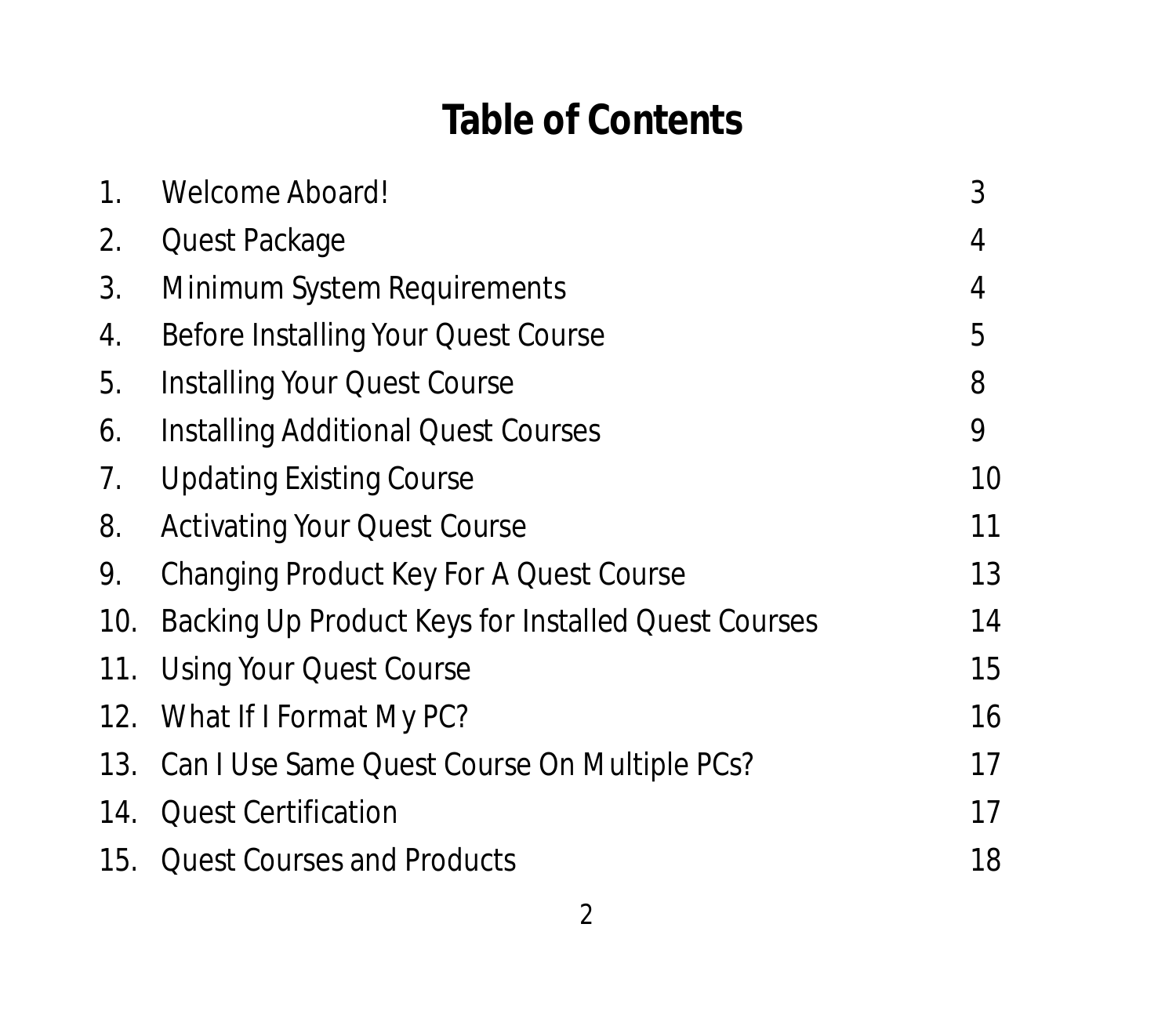# **1. Welcome Aboard!**

Congratulations for purchasing this Quest course! You will now be able to learn this course from two of the best teachers in the IT industry—Yashavant Kanetkar and Asang Dani. This Quest course will help you in several ways, some of which are mentioned below:

- Learn directly from Yashavant Kanetkar and Asang Dani on your home PC
- You can play the lecture of difficult concepts multiple times
- You can learn at your own pace at your convenient timings
- Learn directly from Yashavant Kanetkar and Asang Dani on your nome<br>• You can play the lecture of difficult concepts multiple times<br>• You can learn at your own pace at your convenient timings<br>• No missed lecture, ever, as time
- All the lectures remain with you for ready reference even in future
- Very useful for examinations, viva-voce and interview preparation ● All ti<br>● Very<br>● Enha
- Enhanced learning and subject retention

All the best and enjoy your Quest course! **Quest Team**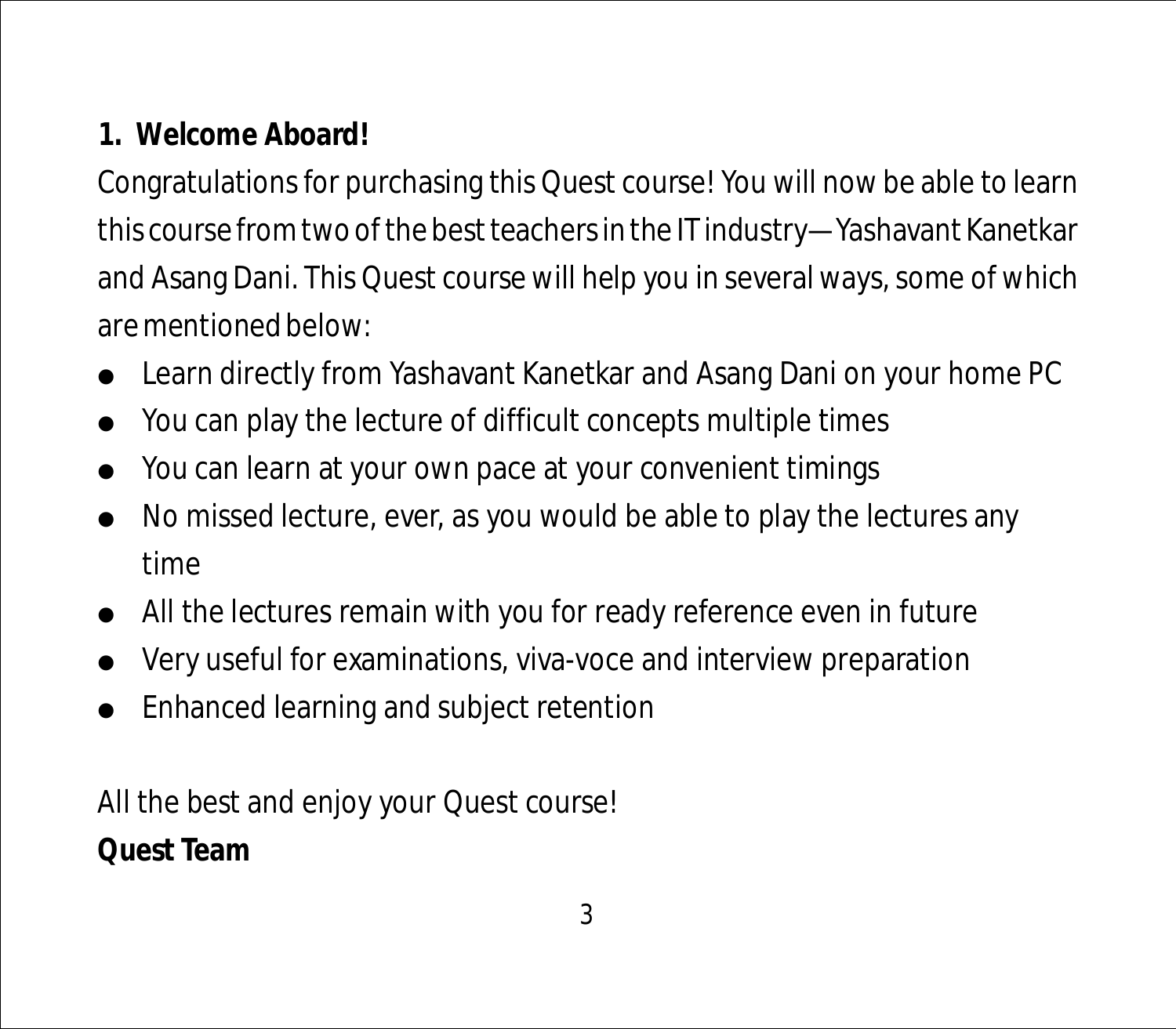# **2. Quest Package**

Your Quest course package contains the following:

- One Quest DVD
- Quest User Guide (this Document) ● On<br>● Qu<sub>i</sub><br>● On
- One unique Product Key printed on a sticker
- **3. Minimum System Requirements**

Following are the Minimum System Requirements for installing a Quest course

Processor : Intel Pentium IV or later

- Memory : 256 MB RAM or more
- Hard Disk : 2 GB Minimum (for each Quest course)
- OS : Windows 8, Windows 7, Windows Vista, Windows XP SP2/SP3

Monitor : Colour monitor 1024 x 768 or better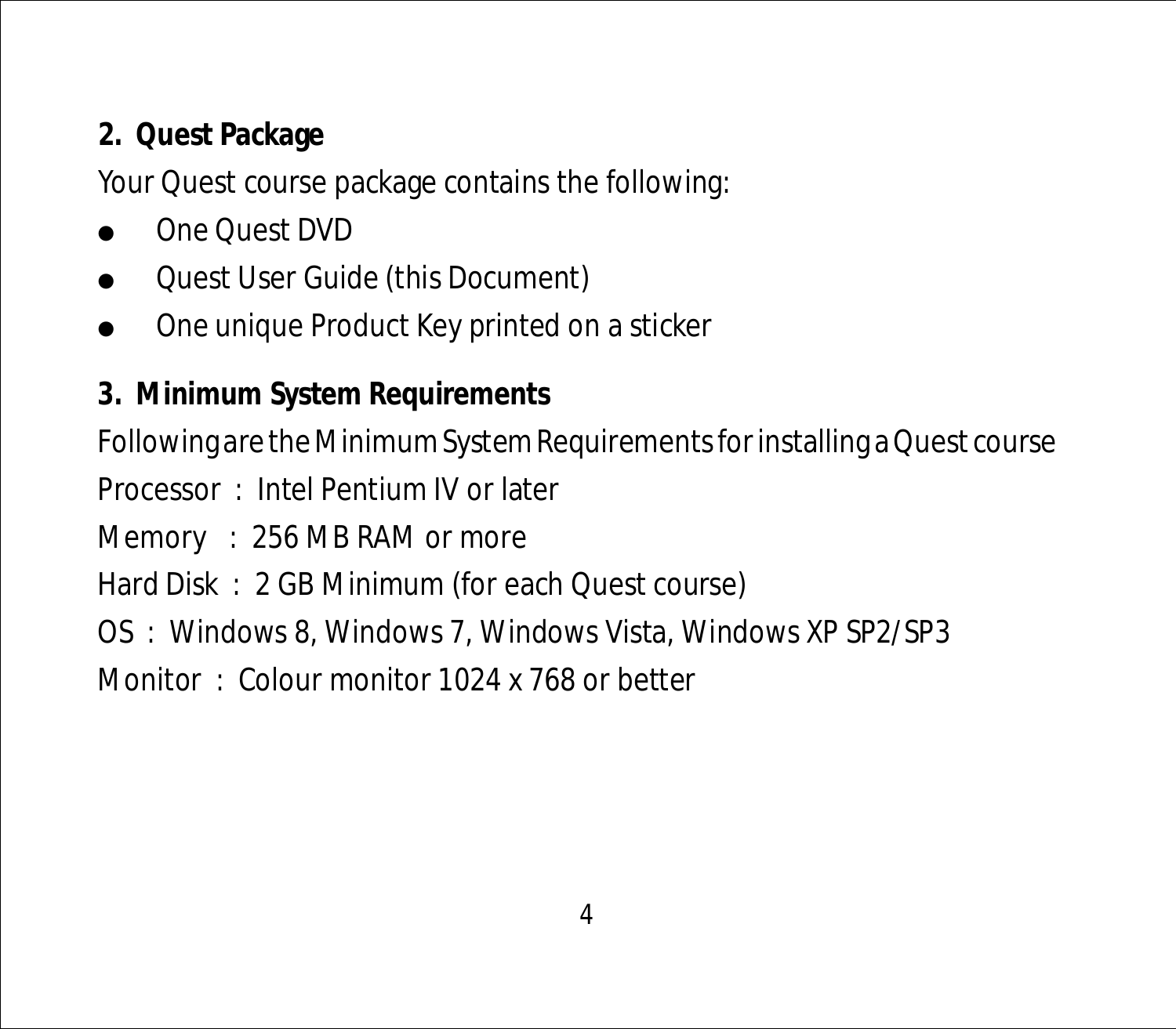# **4. Before Installing Your Quest Course**

If you are using Windows XP on your machine, please go to Section 5 "Installing Your Quest Course". If you are using Windows 8, Windows 7 or Windows Vista please read the following:

**Windows 8 / Windows 7 Users**

Before beginning installation of Quest you should make User Account Control setting as mentioned below:

Click Start button followed by Control Panel. The Control Panel window would appear. In the search box in this window, type UAC, and then click on "Change User Account Control settings". To turn off UAC, move the slider to the "Never Notify" position, and then click OK. If you're prompted for an administrator password or confirmation, type the password or provide confirmation. Now restart your PC/Laptop for UAC to be turned off.

If you face difficulty in doing this you can watch the video which shows these steps by using the following link in your browser:

http://ksetindia.com/content/disable-uac-windows-7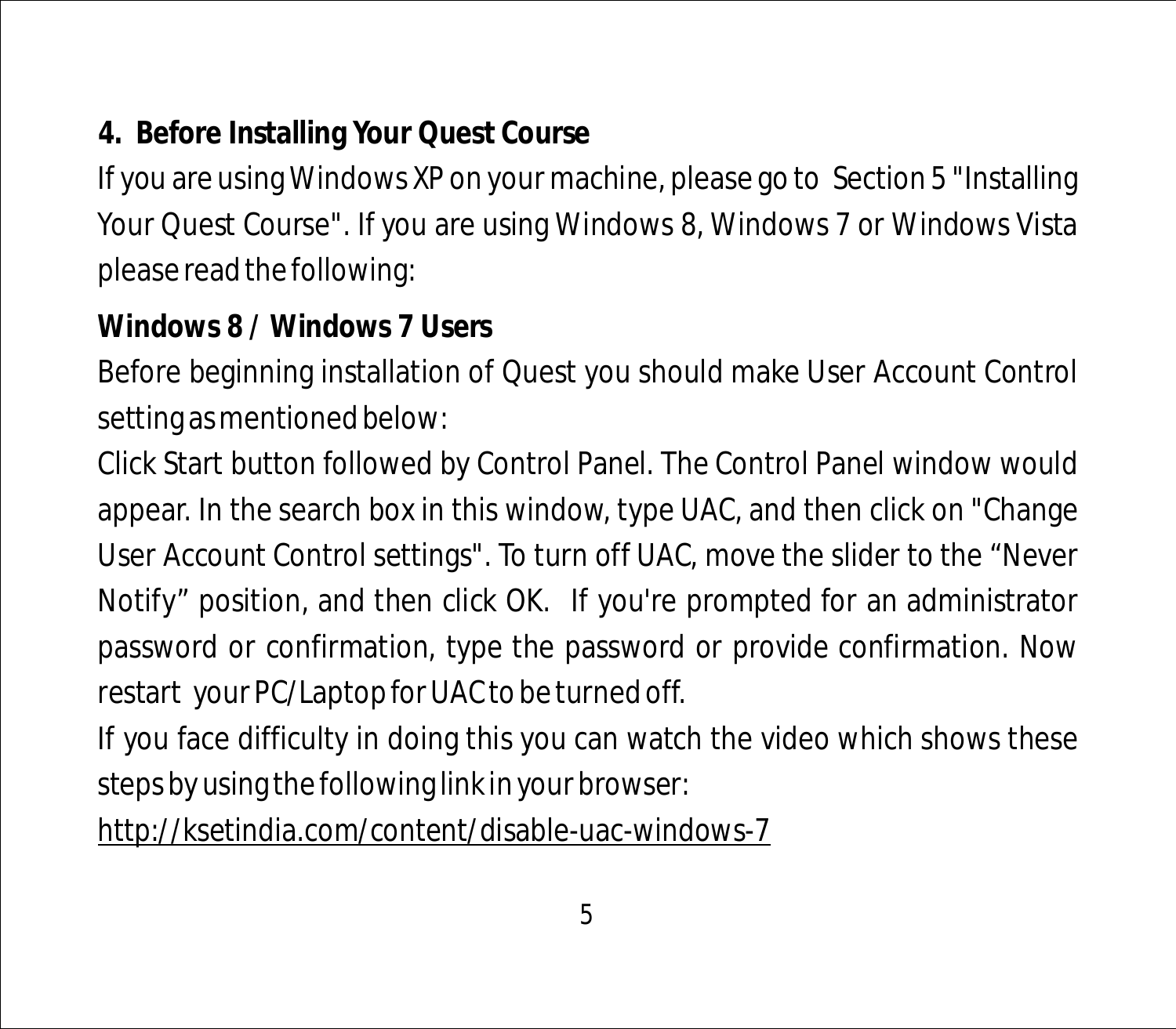If you wish you can restore the UAC setting to original once installation of Quest is over.

**Windows Vista Users**

Before beginning installation of Quest you should make User Account Control setting as mentioned below:

Click Start button followed by Control Panel. The Control Panel window would appear. In the search box in this window, type UAC, and then click "Turn User Account Control (UAC) on or off". Uncheck the checkbox "Use user Account control (UAC) to help protect your computer". Click OK. Now restart your PC/Laptop for UAC to be turned off.

If you face difficulty in doing this you can watch the video which shows these steps by using the following link in your browser:

### http://ksetindia.com/content/disable-uac-windows-vista

If you wish you can restore the UAC setting to original once installation of Quest is over.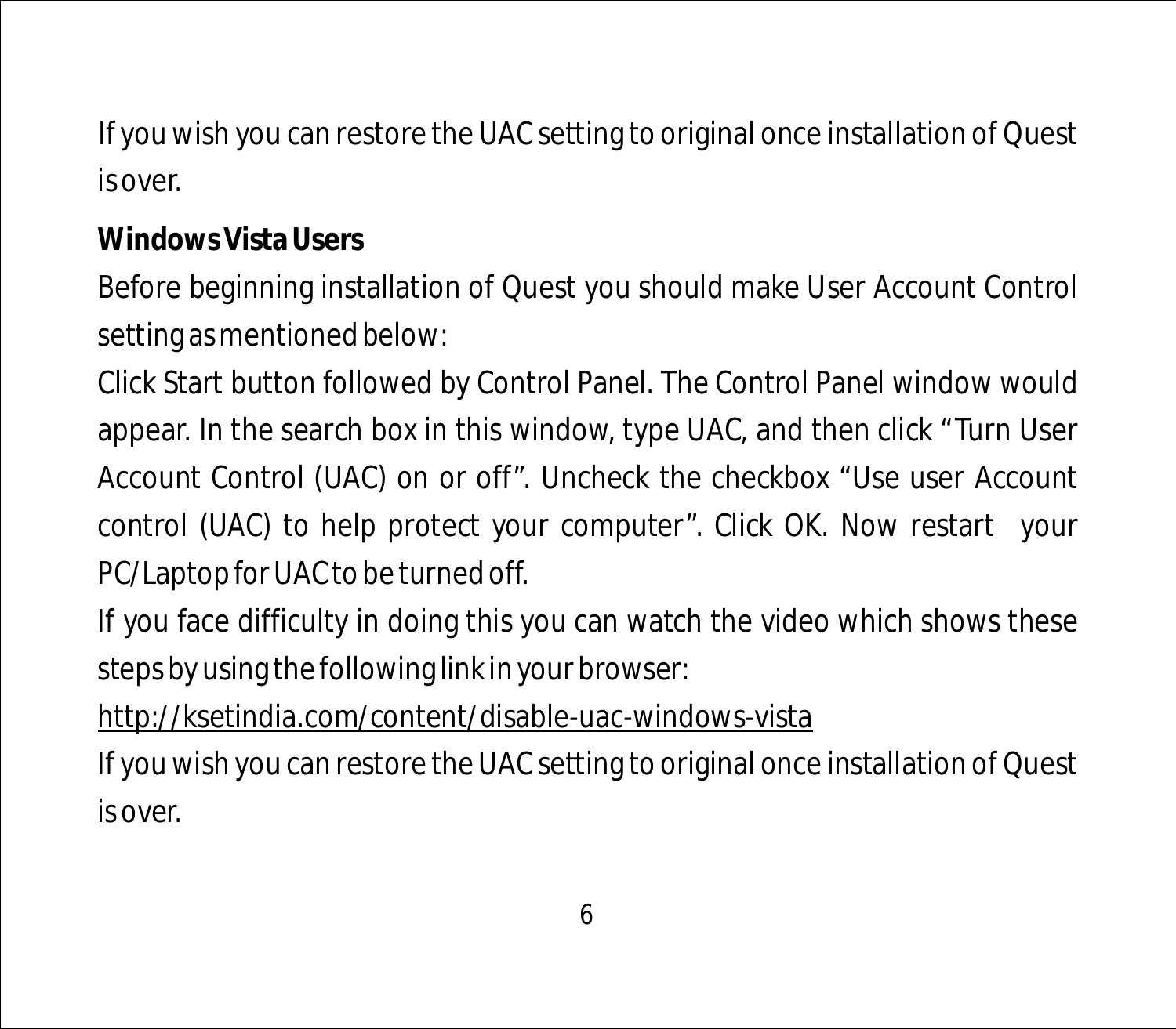### **Installing From DVD Image File**

**The following information is useful only for customers who have downloaded Quest from Internet.**

After downloading the Quest DVD image file, you can now use DVD writing tools to create a DVD and proceed with the installation as explained in section 8.

Otherwise, you can "mount" the image file using "ISO image mounting" tools like "Virtual Clone Drive". This tool can be downloaded from the following link:

#### http://www.slysoft.com/en/virtual-clonedrive.html

If you need help on ISO image mounting procedure, you can watch the installation video at:

#### http://www.youtube.com/asangdani#p/u/0/O6zXEDRCa-I

Once you have mounted the DVD image as a virtual DVD drive, you can proceed with the installation as explained in section 8.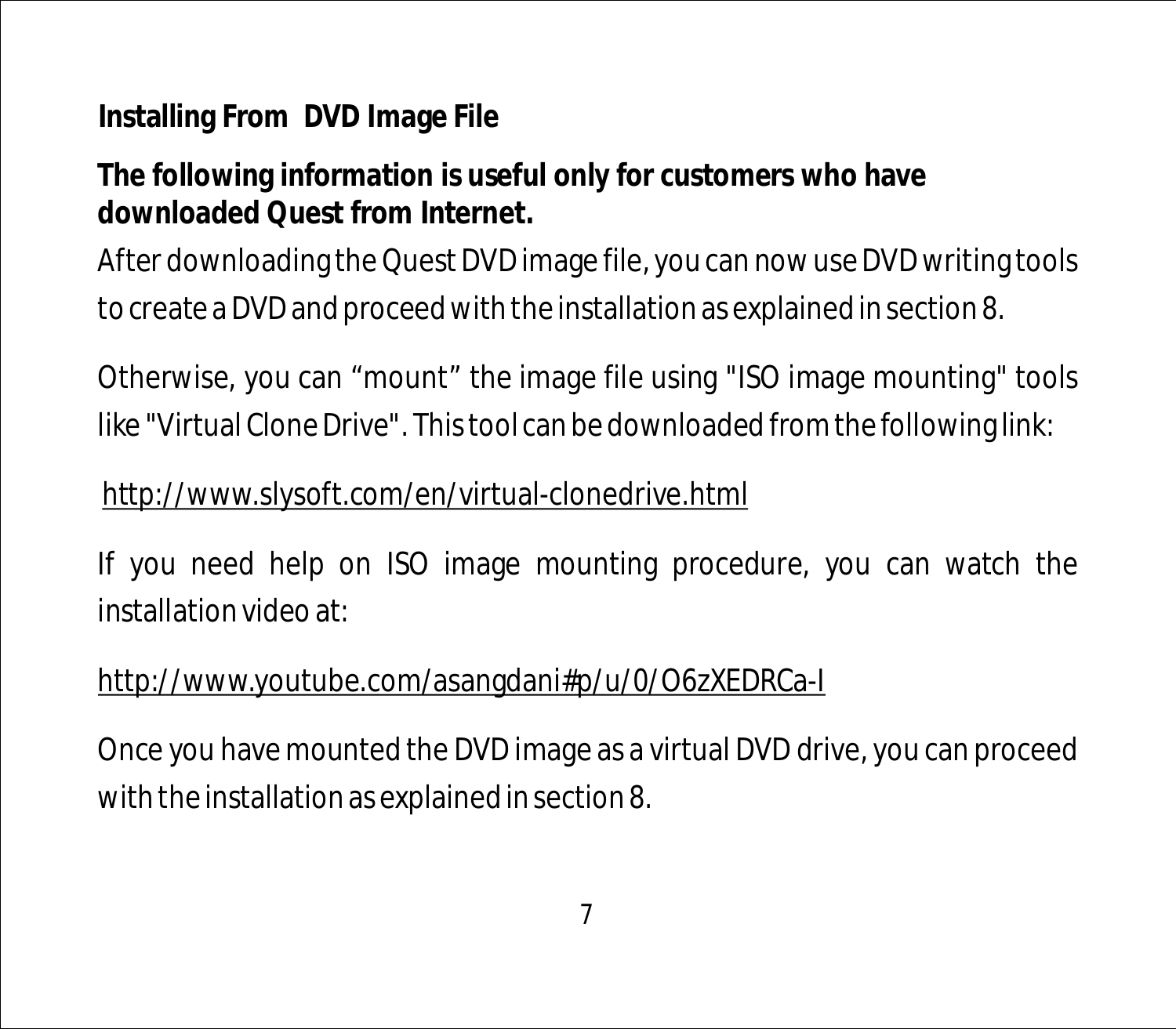**5. Installing Your Quest Course**

Each Quest package contains 1 DVD. The installation steps are as follows:

- Insert the DVD for the Quest course (for example "C Programming") in the Drive. The Installer will start automatically in few seconds 5.
- If for any reason the installation doesn't start automatically, then start Windows explorer, locate the file "INSTALL.BAT" present in the DVD and executeit by double clicking it.
- Once the installation starts, you will be asked to enter a 25 character Quest l Product Key. This Product Key is pasted inside the front-cover of your Quest DVD pouch. Enter it exactly as it appears on the sticker.
- Folder where Quest lectures will be copied would be automatically selected l by the installer. Only if you wish to change it, click the Browse button and select the folder of your choice. Finally, click "Confirm" to start copying the lectures.
- The installer will begin copying the lectures from the DVD one by one. Once lall the Lectures have been copied, a message will appear on the screen. Click "Finish" button to complete the installation. Quest icon will now appear on your desktop.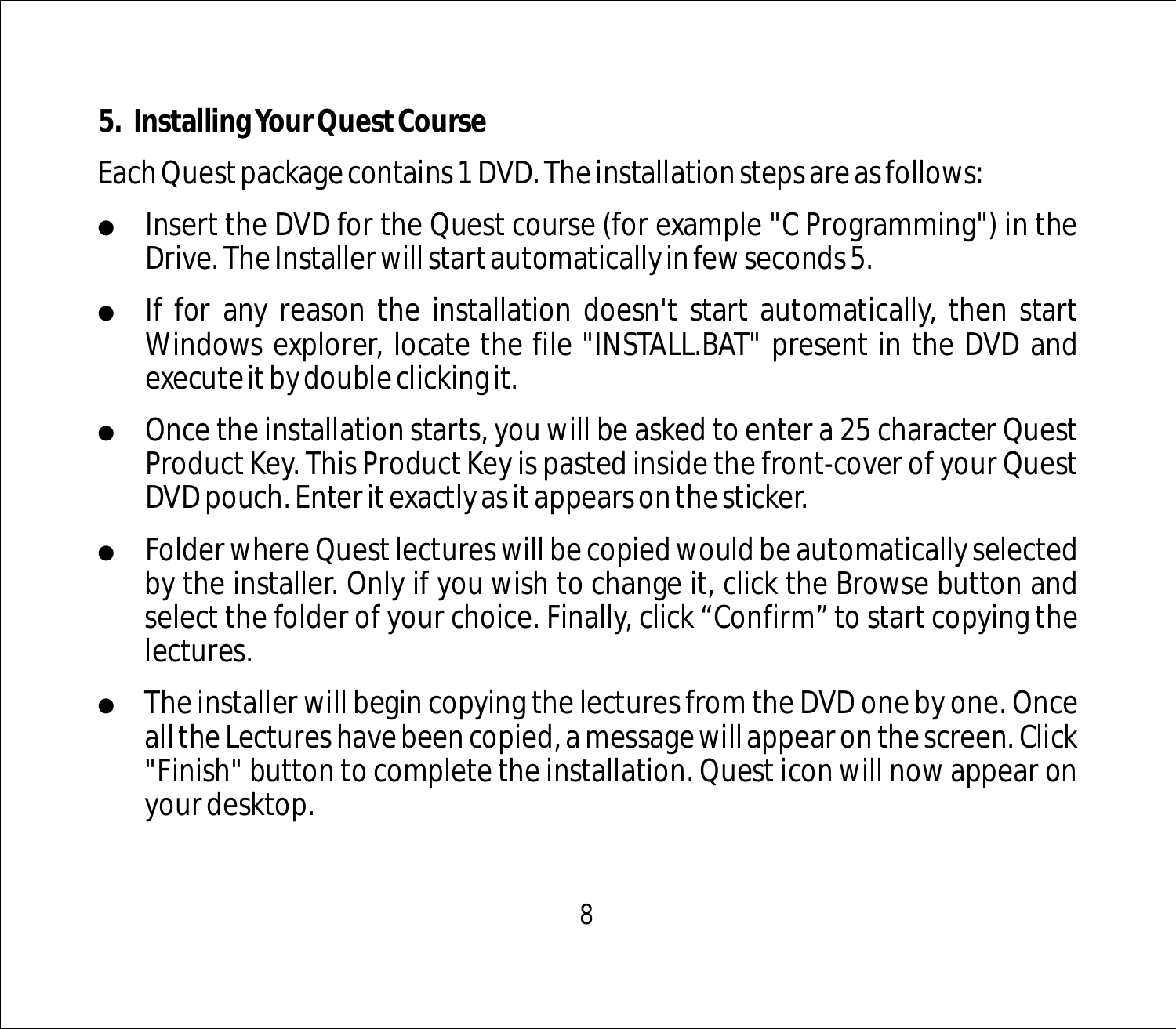- $\bullet$  Double click the Quest icon on the desktop to start using Quest. Now you need to activate the course that you have installed. Quest Course Activation procedure is discussed in Section .
- **6. Installing Additional Quest Courses**

If you already have one or more Quest Courses installed on your system, installing additional course is very easy. Please follow the instructions given below:

- l Insert the DVD for the new Quest course (for example "C++ Programming") in the Drive.
- l The Installer will start automatically in few seconds. If installer doesn't start automatically, double-click the Quest icon on your desktop and click the "Install New Course" menu option.
- l Once the installation starts, you will be asked to enter a 25 character Quest Product Key. This Product Key is pasted inside the front-cover of your Quest DVD pouch. Enter it exactly as it appears on the sticker.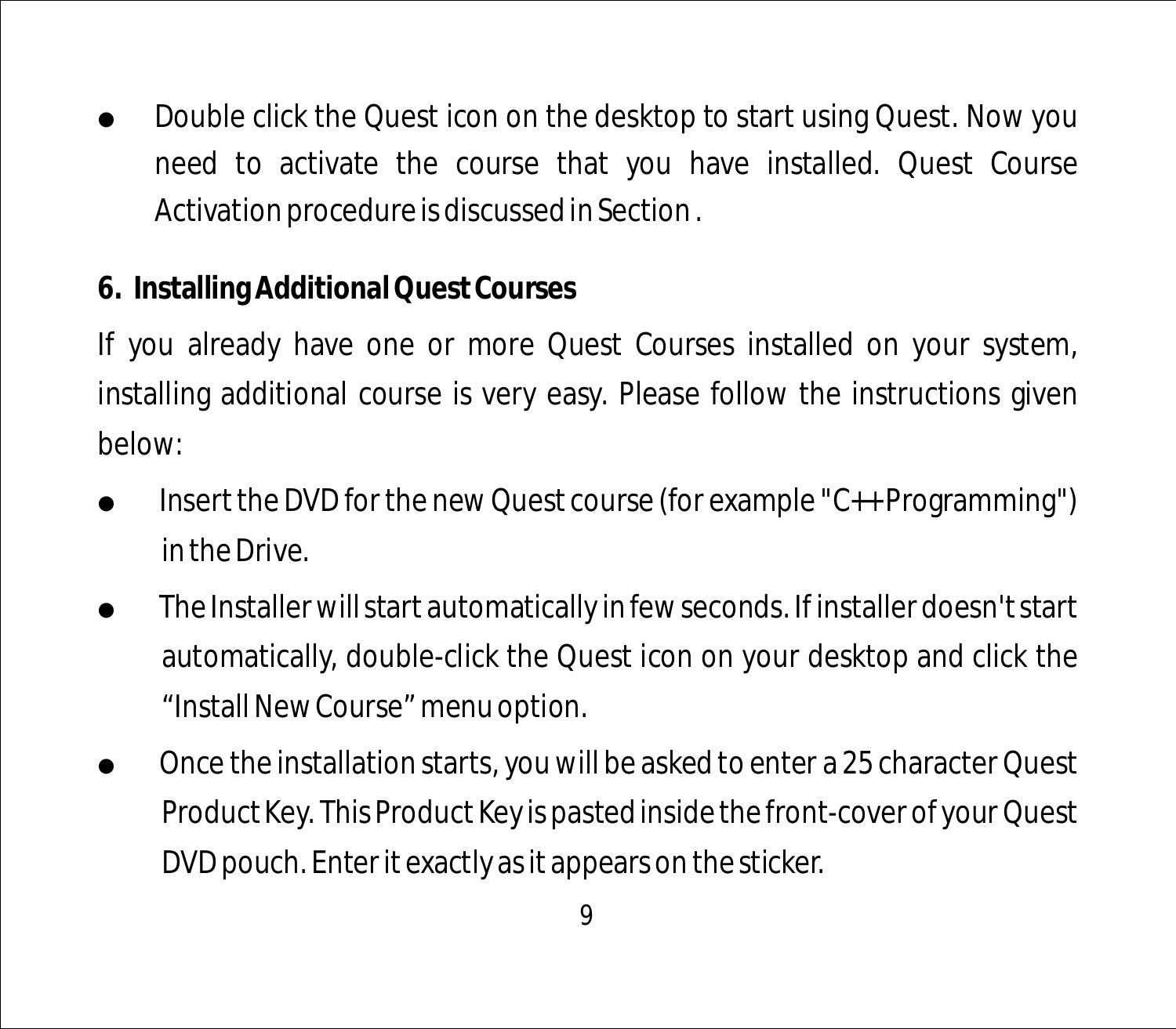- Folder where Quest lectures will be copied would be automatically selected by the installer. Only if you wish to change it, click the Browse button and select the folder of your choice. Finally, click "Confirm" to start copying the lectures.
- $\bullet$  The installer will begin copying the lectures from the DVD one by one. Once all the Lectures have been copied, a message will appear on the screen. Click "Finish" button to complete the installation. Quest icon will now appear on your desktop.
- Double click the Quest icon on the desktop to start using Quest. Now you need to activate the course that you have installed. Quest Course Activation procedure is described in Section 8.
- **7. Updating Existing Quest Course**

Using this option will be necessary if you have not copied all the lectures for one of more Quest Courses during initial installation. If you wish to copy remaining lectures for this (these) Quest Course(s), please follow the instructions given below:

l Insert the DVD for a Quest Course in your DVD drive.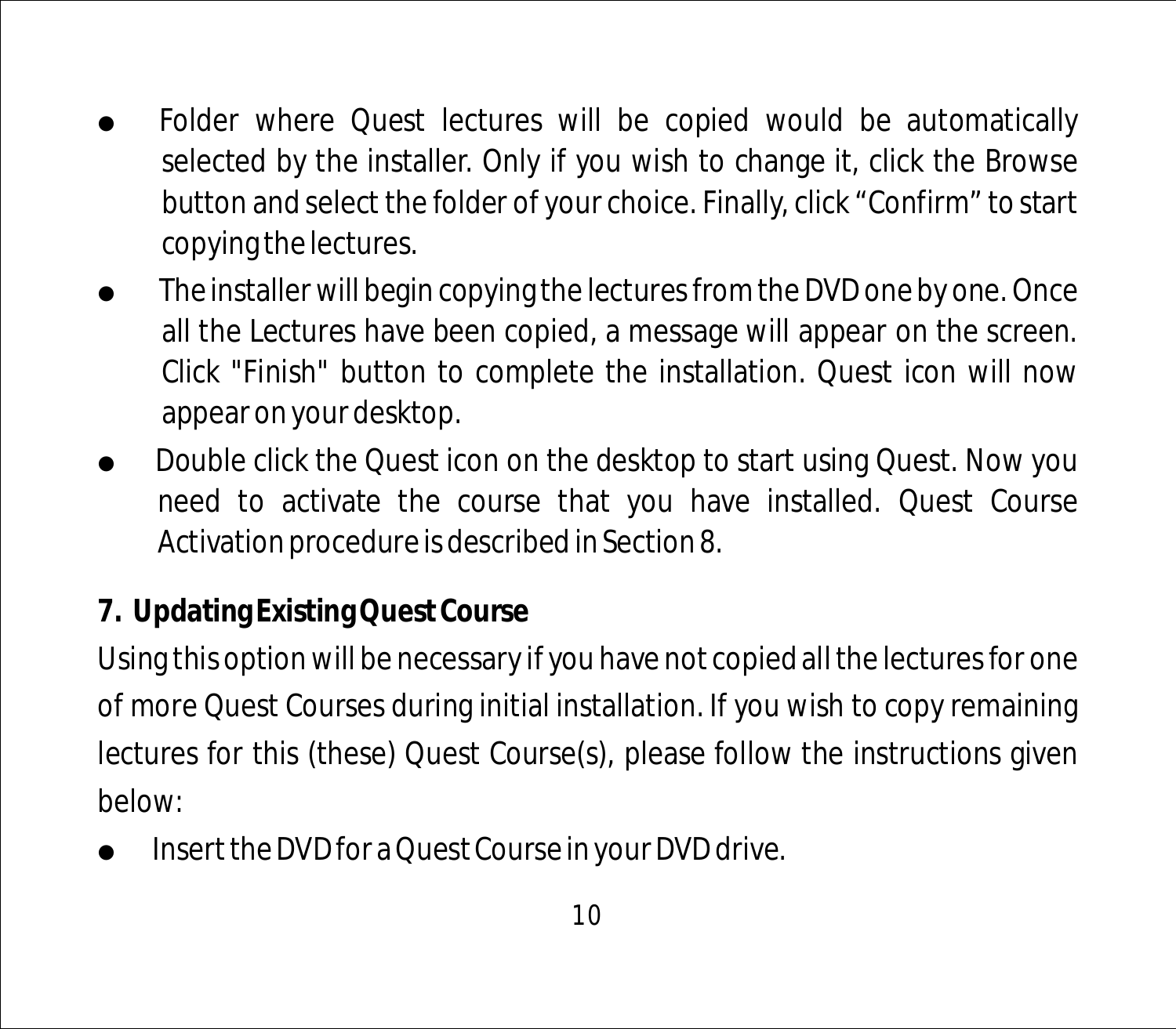- l If the installer is launched, please cancel the installation process and close the installer.
- Double-click the Quest icon on your desktop and click "Update Existing Course" menu item.
- Missing lectures would be detected automatically and they will be automatically copied to the folder where existing lectures for that Quest Course were copied. Once the copying is completed, click "Finish".
- **•** You can now listen to the newly copied lectures.

### **8. Activating Your Quest Course**

To activate Quest Course(s), double-click the Quest icon on your desktop. On doing so, you will be asked to choose either "Online Activation" method or "Offline Activation" method. If your PC/Laptop is directly connected to Internet, choose Online Activation method. Otherwise, choose Offline Activation method. In both methods, once the activation is completed, you would NEVER be required to connect to Internet to view the lectures.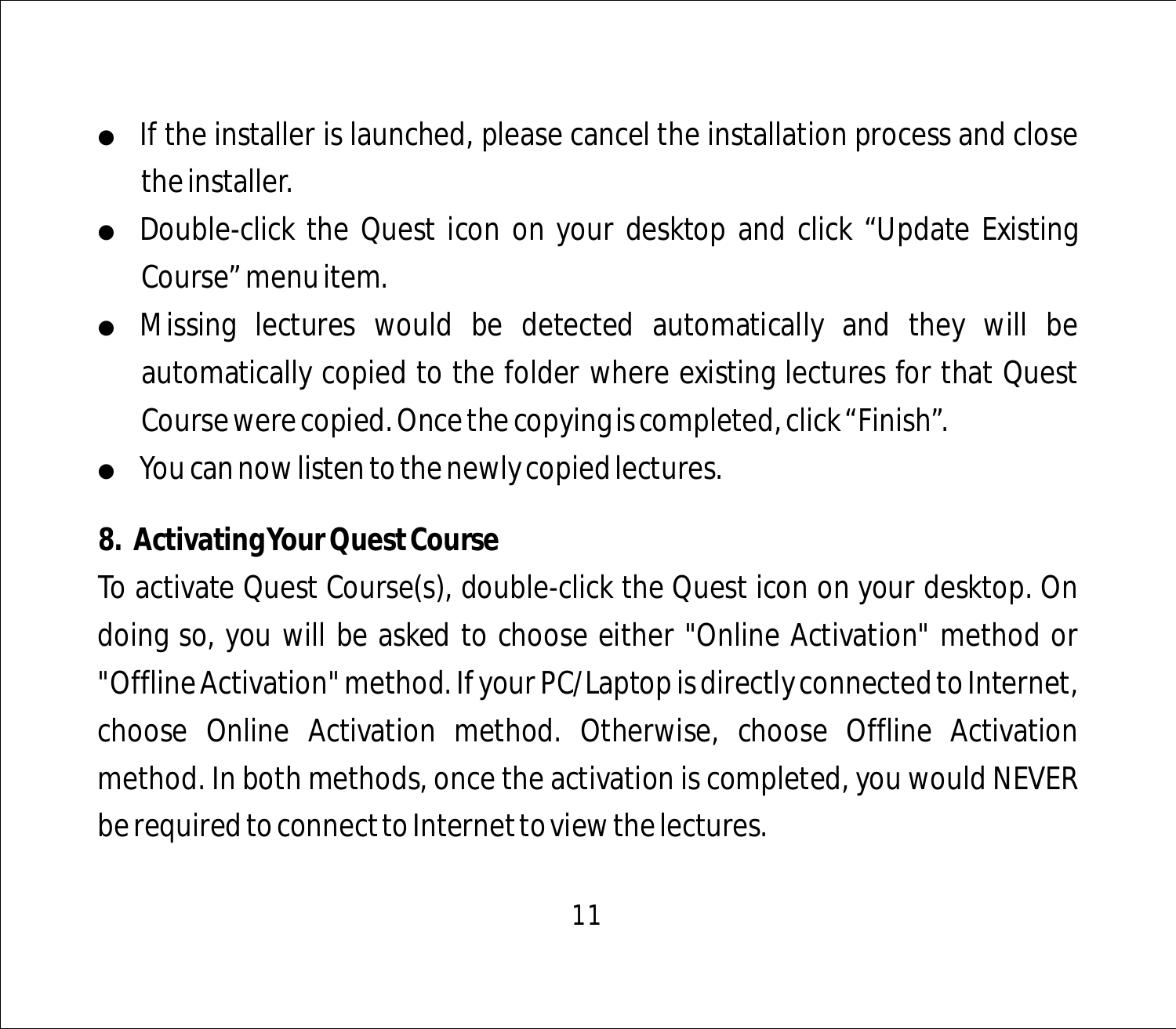# **Online Activation**

If your PC/Laptop is directly connected to Internet, use this activation method. It takes less than a minute to activate your Quest course(s).

#### **Offline Activation**

If your PC/Laptop is not connected to Internet, use this activation method. If you select this activation method, an Activation Request File

QUEST\_ACTIVATION\_REQUEST.ZIP will be created on your Desktop. Note that even if you have installed multiple Quest courses a single Activation Request file would be created. Please follow the instructions given below, to complete the activation process:

- Copy this file on a Floppy/Pen Drive.
- Copythistile on a Floppy/Pen Drive.<br>• Using another PC that has Internet access, send this file by email to quest@ksetindia.com as an email attachment. quest@ksetindia.com will email you the QUEST\_ACTIVATION\_RESPONSE.ZIP file within 24 hours.
- Read the instructions that you will receive in the email, to complete the activation process.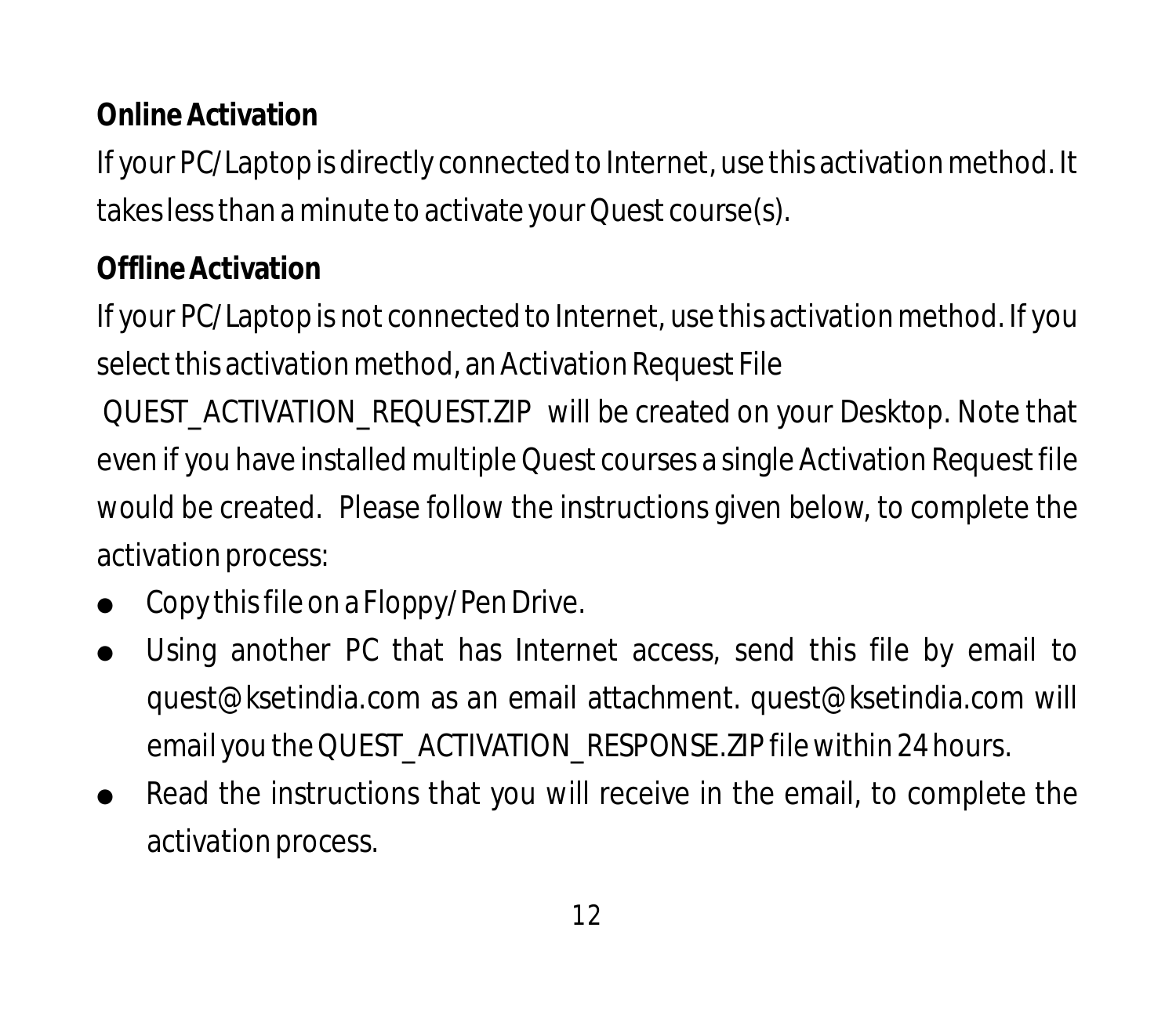**9. Changing Product Key For A Quest Course**

Changing Product Keys for one or more Quest Courses may be needed if:

- You made a typing mistake which entering the 25 character Quest Product l Key.
- You installed the course using a Product Key that has already been used on l another system and later purchased an additional Product Key.

In either of these cases, you will need to change the Product Key to a new one and activate the Quest Course(s) after changing the Product Key(s). Please follow the steps given below:

- Double click the Quest icon on the desktop.
- Double click the Quest icon on the desktop.<br>● Click on the "Change Product Key(s)" menu option. A window containing list of Quest Courses that are not yet activated will appear.
- Select the Quest Course for which you wish to change the Product Key. Once the course is selected, its existing 25 character Product Key will appear.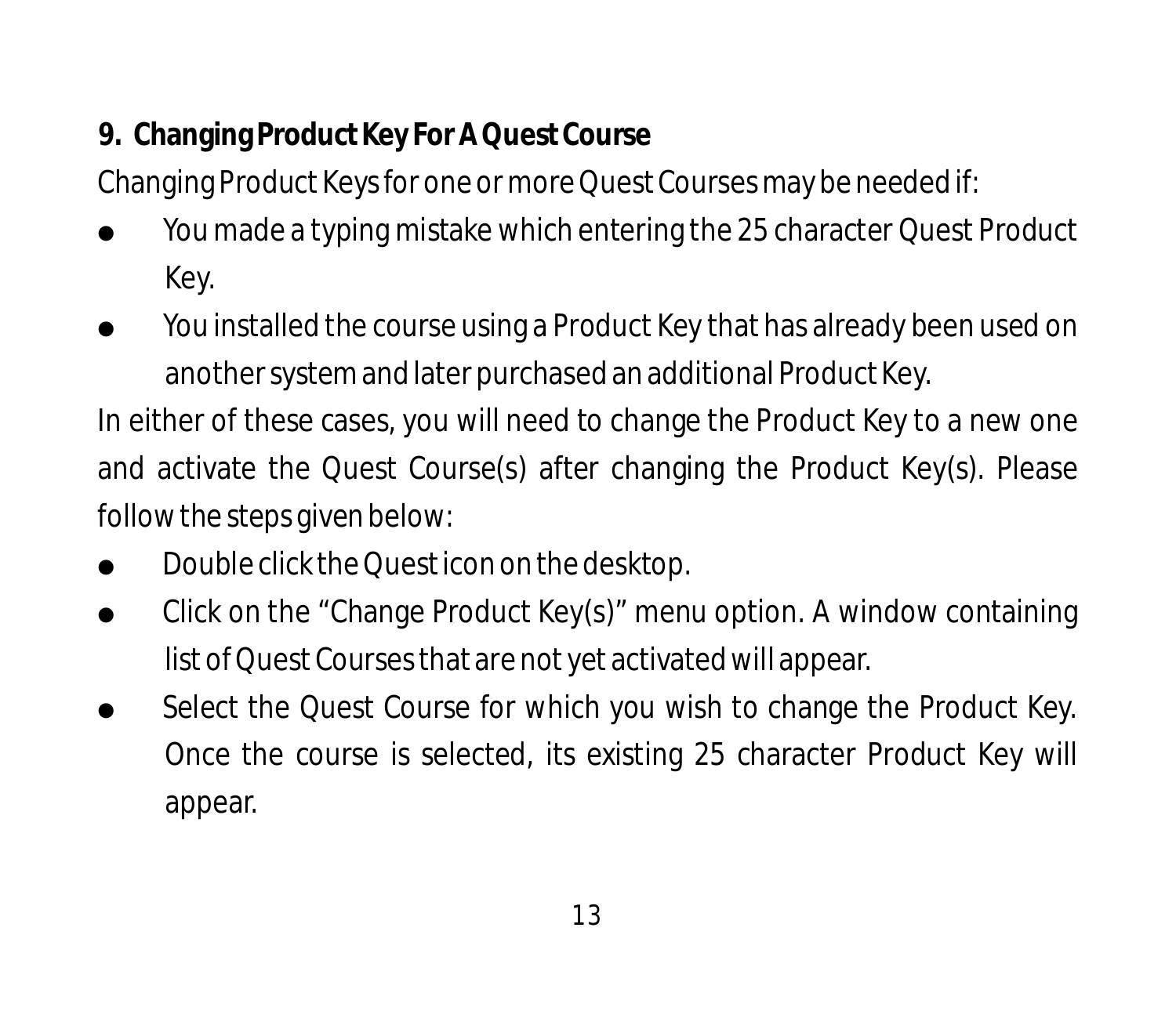- l Make suitable correction in the Product Key which may include entering a newly purchased Product Key or changing wrong character(s) in same Product Key. Once you are done, click "Confirm" button.
- A message indicating that Product Key for that course has been successfully updated will appear on the screen.
- Repeat above steps for other Quest Courses.
- Repeat above steps for other Quest Courses.<br>● Finally, click on "Activate Course(s)" button and complete the Activation Process as discussed in Section 8 .

Note that once all your Quest Courses are activated successfully, "Change Product Key(s)" menu option will appear disabled.

#### **10. Backing Up Product Keys for Installed Quest Courses**

When you purchase Quest Courses, Product Keys for each course are printed on the sticker inside Quest Package. It is quite possible that you misplace original Quest Package once you have installed the Quest Courses. If you haven't written down the Product Keys somewhere safely, you may not be able to use your Quest Course in case you format your system or hard-disk of your computer crashes. We recommend that you print your Quest Product Keys for installed courses and keep it at a safe place for later use. Steps for doing this are as follows: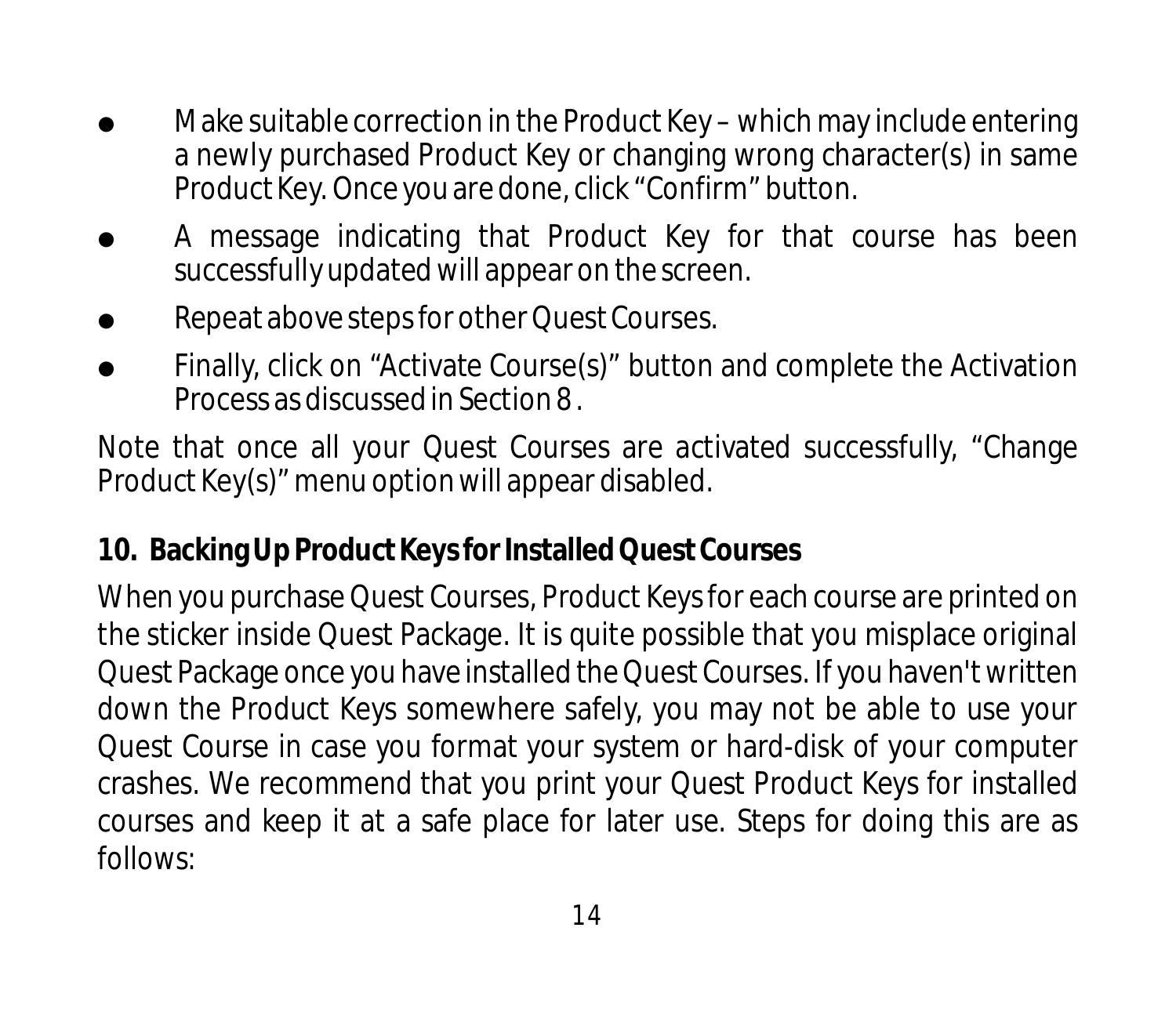- Double click the Quest icon on the desktop.
- ll Click on the "About Quest" menu option. A window will appear. On the right hand top corner of this window "Show Product Keys" button is present. Click that button.
- Another window showing the list of Quest Courses and the Product Keys for these courses will now appear. Click on "Save Product Keys" button at the bottom of this window. A message indicating that file QUEST\_PRODUCT\_KEYS.TXT has been saved on your desktop will appear.
- Now close all the windows.
- Now close all the windows.<br>● Double click QUEST\_PRODUCT\_KEYS.TXT on your desktop to open it in Notepad. Print the contents of this text file or save it at a secure location for later use.
- **11. Using Your Quest Course**

Once you have activated your Quest course, you can use it as mentioned below:

• Click on the '+' sign of the tree control in the Quest window to see a list of all the lectures present in the Quest course.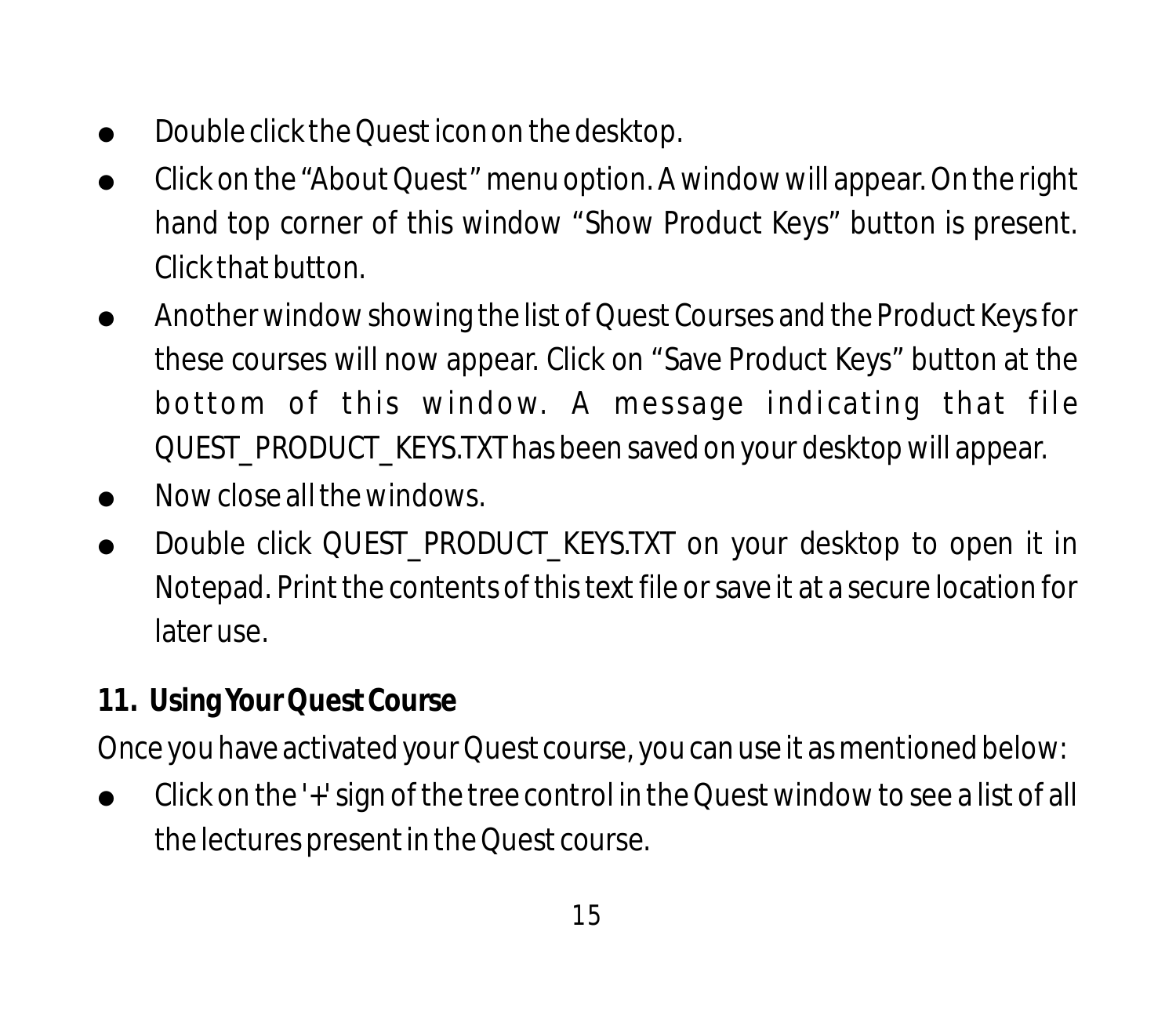- l Start the lecture that you want to play by double clicking it. Alternately, you can select the lecture that you wish to play using a mouse click and then click on the "Start Lecture" button.
- $\bullet$  When the lecture is being played, you can move from one slide to another by selecting the slide titles that appear on the left hand side of your screen.
- $\bullet$  Mou can terminate a lecture by clicking the "Exit" button that appears at the bottom right corner of your screen. This will take you back to the Quest window.
- You can select any other lecture from the tree control to play it.
- You can select any other lecture from the tree control to play it.<br>● If you wish to terminate Quest, click on the 'X' button of the Quest window.

# **12. What If I FormatMy PC?**

If you format your PC, you will have to install all Quest courses again. Once installation of Quest courses is complete, you will have to activate all the courses again. To carry out the activation, please follow the steps described in the section "Activating Your Quest Course" in Section 8. Please note that if you choose Offline Activation method, a new activation request file - **QUEST\_ACTIVATION\_REQUEST.ZIP** will have to be generated. The old activation request file cannot be used for re-activating the courses.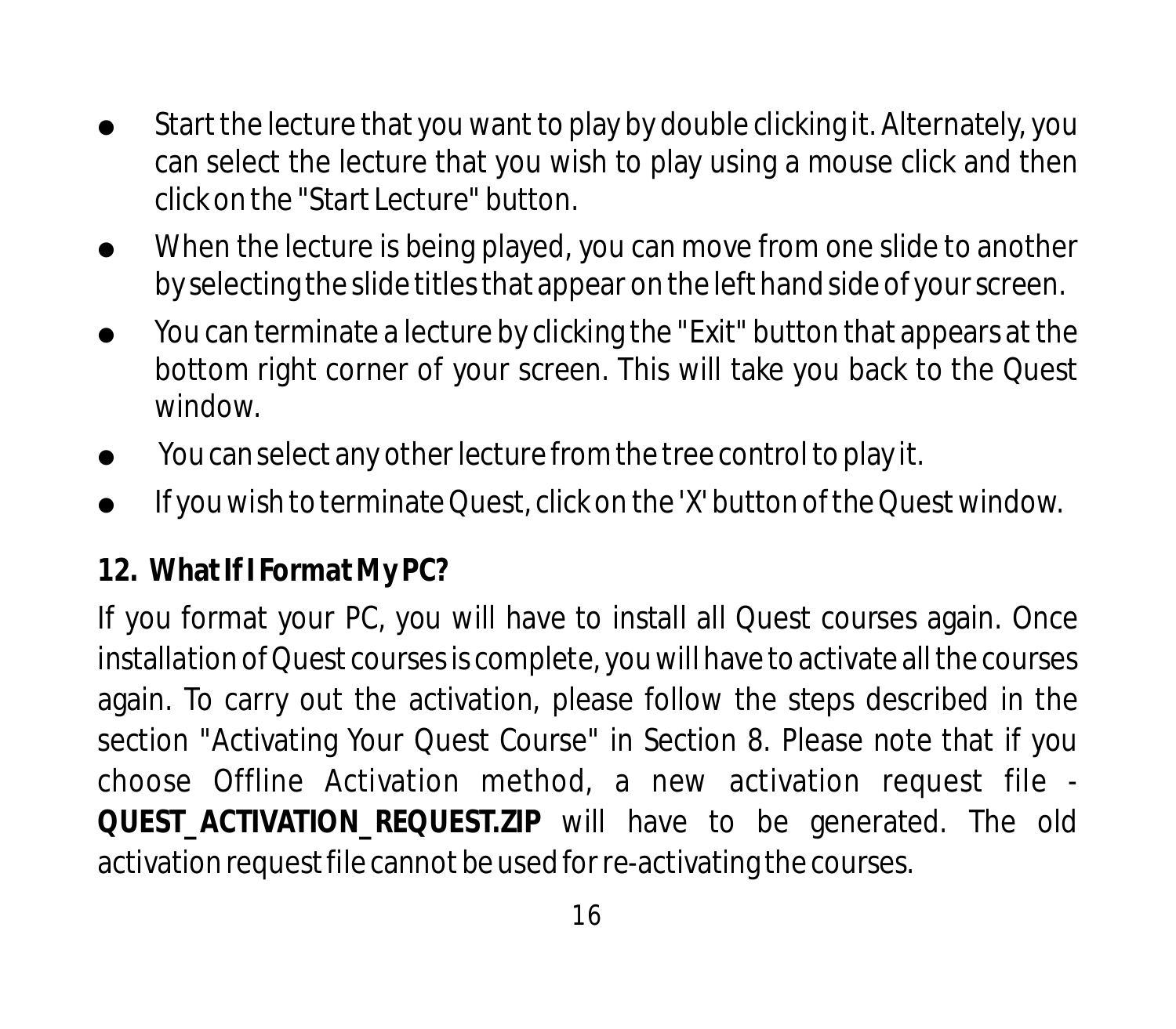**13. Can I Use The Same Quest Course On Multiple PCs?**

No. Once a product key for a Quest course has been successfully activated from a PC/Laptop, it is tied only to that PC/Laptop. If you wish to install the same course on another PC/Laptop you will have to purchase another product key. This new product key is available at a discounted price. To obtain this key, please visit http://quest.ksetindia.com

#### **14. Quest Certification**

You can get "Quest Certified" by appearing for an online examination on the following topics:

- C Programming
- **A** Data Structures
- C++ Programming
- C# Programming ● CPr<br>● Data<br>● C#F<br>● Java
- Java Programming

For details on how to appear for the online examination please visit

http://ksetindia.com/certification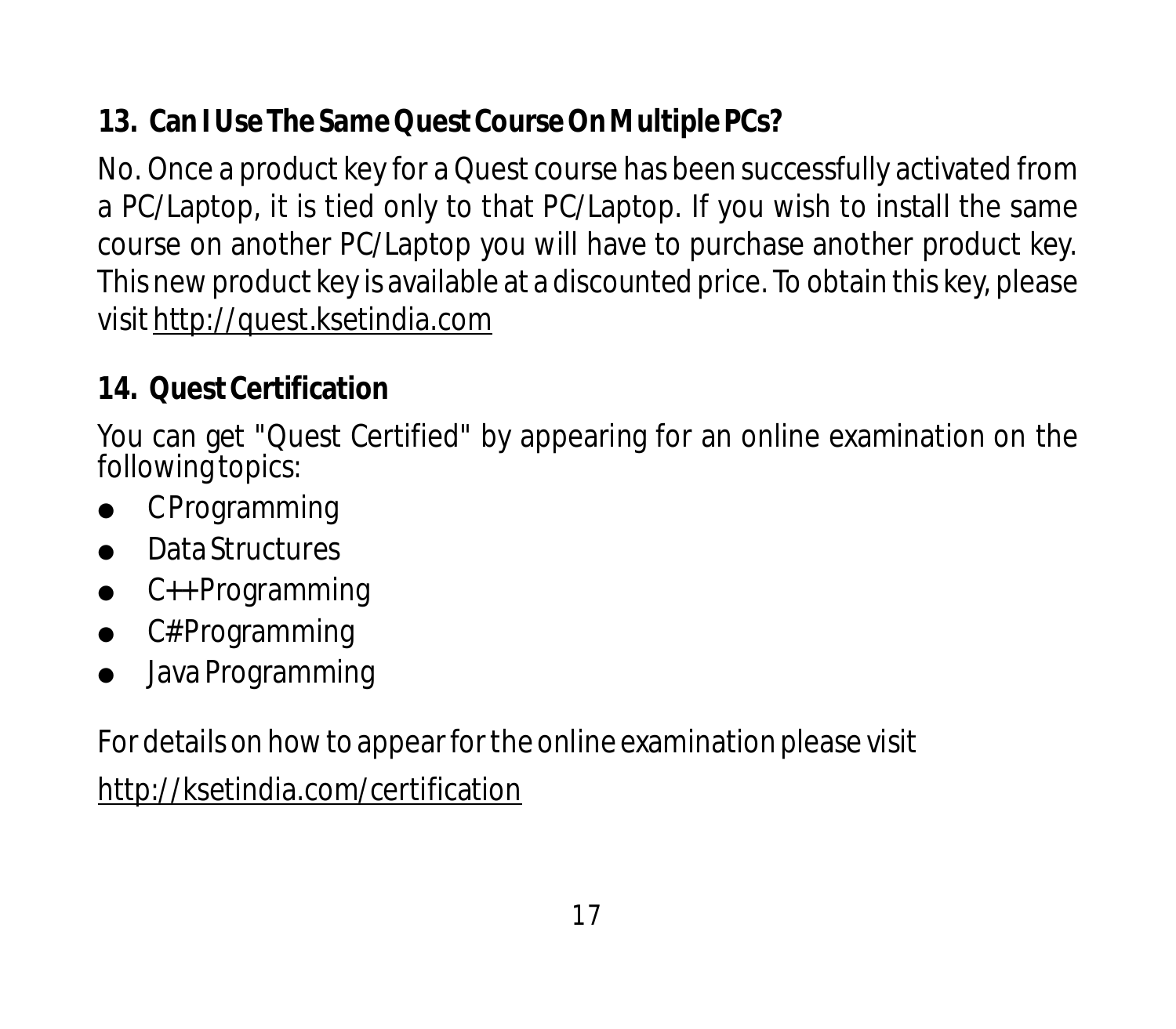#### **15. Quest Courses and Products**

- 51 C Programs
- Accounting with Tally ERP9
- Advanced ASP.NET
- Advanced C# Programming
- Advanced VB.NET
- ASP.NET Through C#
- ASP.NET Through VB.NET  $\bullet$
- Bluetooth Programming  $\bullet$
- C Programming
- C Programming (in Hindi)
- lllllllllllll C# Programming  $\bullet$
- C++ Programming  $\bullet$
- Career Guidance  $\bullet$
- COM/DCOM Programming
- Data Structures
- Data Structures Through C++
- Embedded Systems Prog.
- Java Programming
- Mysteries of Pointers In C
- Networking Fundamentals
- Python Programming
- Security Programming in .NET
- Security Programming In C
- VB.NET Programming
	- VC++ Programming
	- Web Services
- COM/DCOM Programming<br>
 Data Structures<br>
Data Structures Through C++<br>
Embedded Systems Prog.<br>
Java Programming<br>
Mysteries of Pointers In C<br>
 Networking Fundamentals<br>
 Ython Programming in .NET<br>
 Security Programming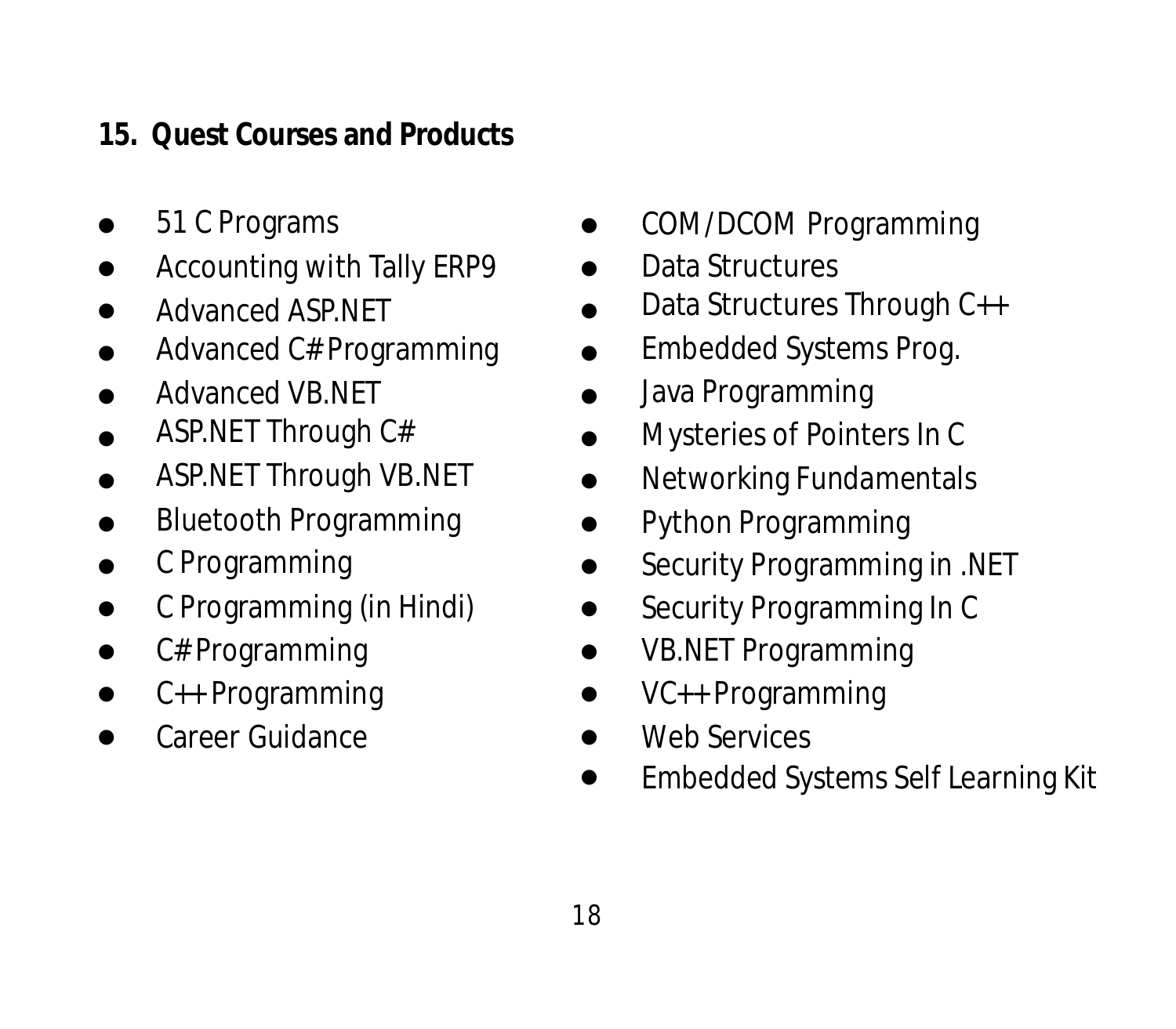Many other courses are under development. Visit the Quest website at http://ksetindia.com to stay in touch with announcements on new courses.